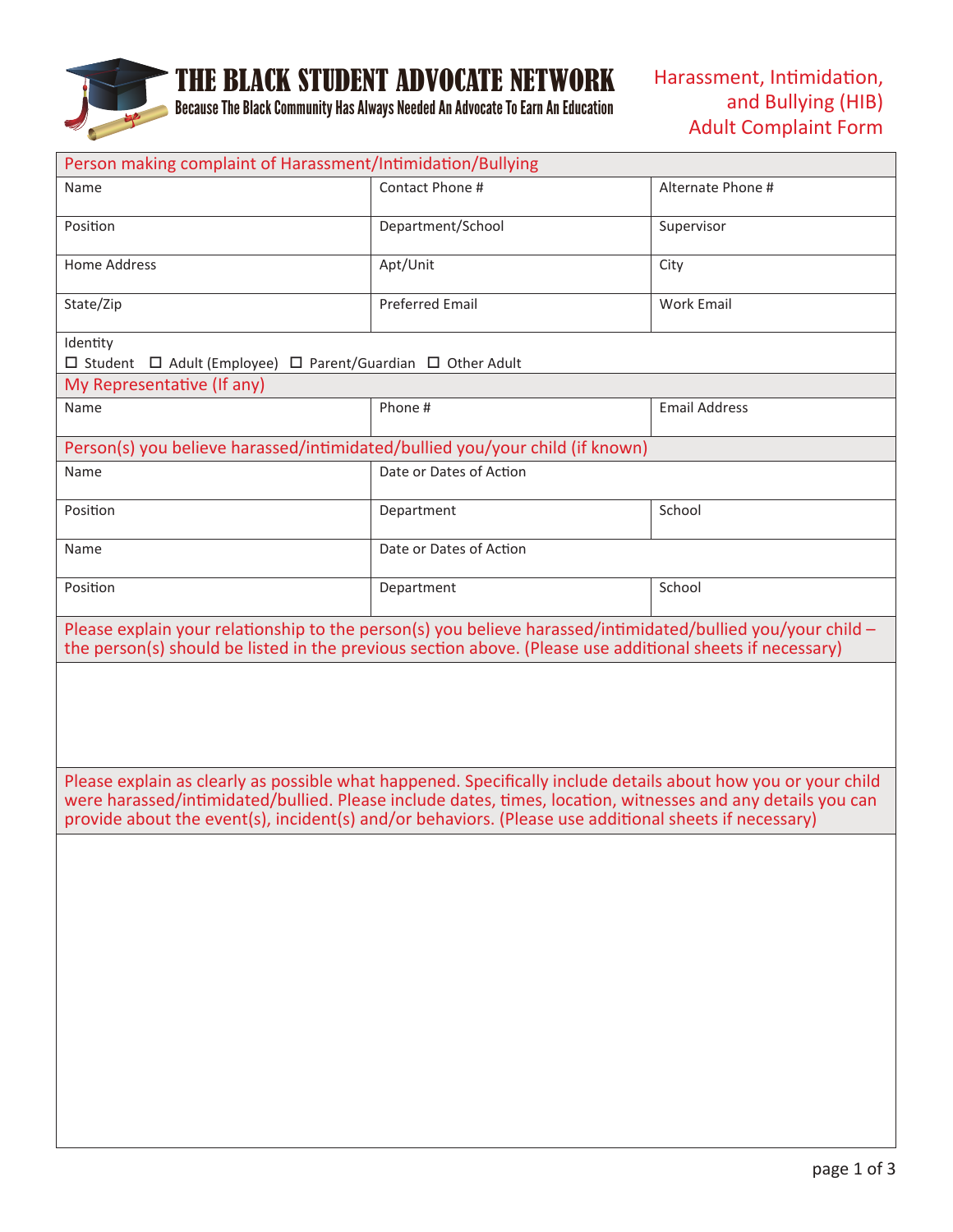

THE BLACK STUDENT ADVOCATE NETWORK

Because The Black Community Has Always Needed An Advocate To Earn An Education

| Please explain as clearly as possible why you believe this is harassment/intimidation/bullying. (Please use<br>additional sheets if necessary)                                                                              |
|-----------------------------------------------------------------------------------------------------------------------------------------------------------------------------------------------------------------------------|
|                                                                                                                                                                                                                             |
|                                                                                                                                                                                                                             |
|                                                                                                                                                                                                                             |
|                                                                                                                                                                                                                             |
| Is there any additional information you would like for us to know? (Please use additional sheets if necessary)                                                                                                              |
|                                                                                                                                                                                                                             |
|                                                                                                                                                                                                                             |
|                                                                                                                                                                                                                             |
|                                                                                                                                                                                                                             |
| Briefly describe what kind of remedy you are seeking. What do you hope happens as a result of filing this<br>complaint? (Please use additional sheets if necessary)                                                         |
|                                                                                                                                                                                                                             |
|                                                                                                                                                                                                                             |
|                                                                                                                                                                                                                             |
|                                                                                                                                                                                                                             |
| Are there any notes, pictures, texts, emails, letters, screen shots or other evidence pertaining to the event(s)<br>that you are reporting? (Please attach to this complaint form at the time of submission and list below) |
|                                                                                                                                                                                                                             |
|                                                                                                                                                                                                                             |

| Witness Information, if any |                 |                   |  |  |
|-----------------------------|-----------------|-------------------|--|--|
| Name                        | Contact Phone # | Alternate Phone # |  |  |
| <b>Email Address</b>        | Department      | School            |  |  |
| Name                        | Contact Phone # | Alternate Phone # |  |  |
| <b>Email Address</b>        | Department      | School            |  |  |
| Name                        | Contact Phone # | Alternate Phone # |  |  |
| <b>Email Address</b>        | Department      | School            |  |  |